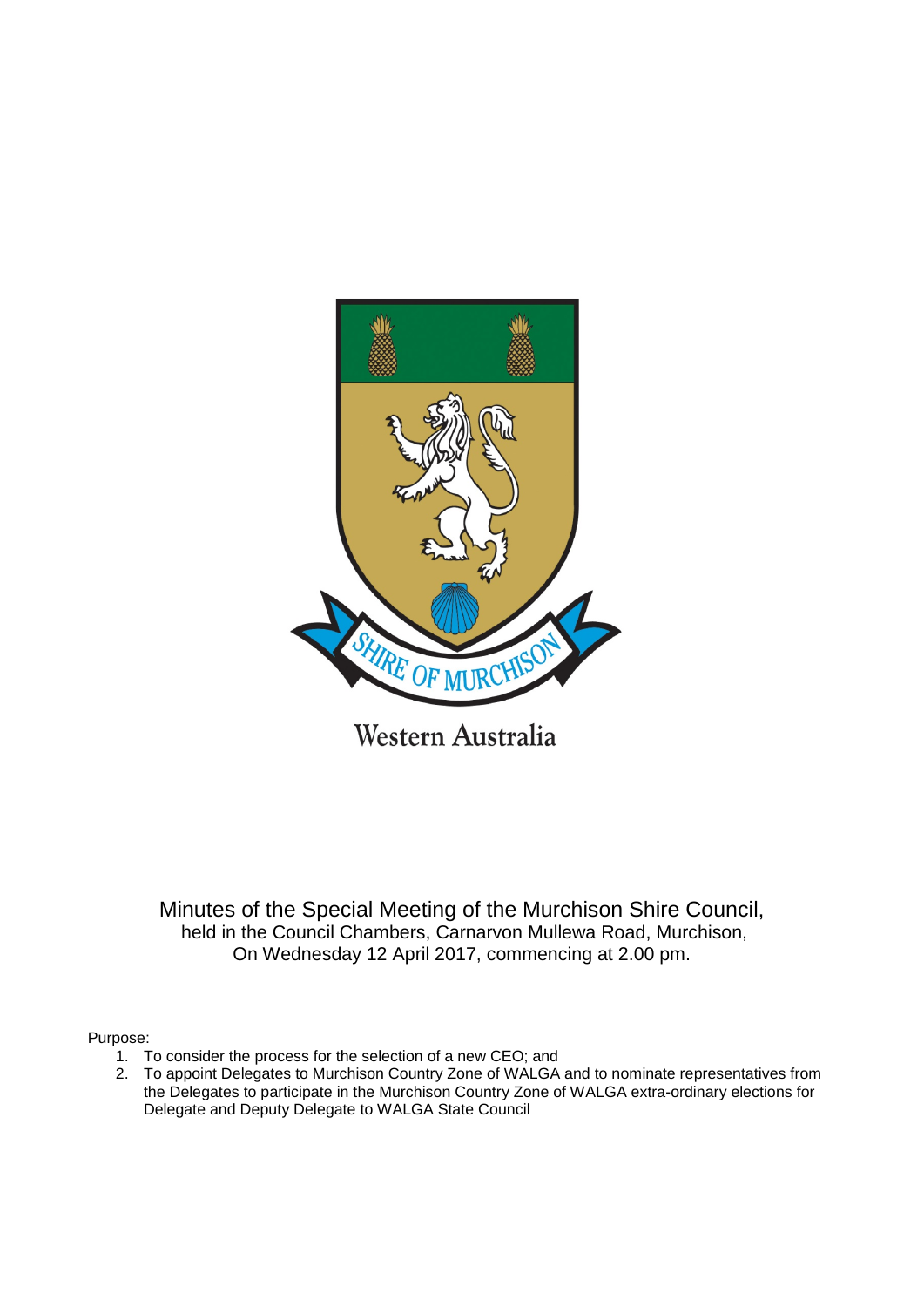# *TABLE OF CONTENTS*

| 1 <sub>1</sub>  | DECLARATION OF OPENING/ANNOUNCEMENT OF VISITORS 3                             |  |
|-----------------|-------------------------------------------------------------------------------|--|
| 2.              | RECORD OF ATTENDANCE/APOLOGIES/LEAVE OF ABSENCE 3                             |  |
| 3.              | RESPONSE TO PREVIOUS PUBLIC QUESTIONS TAKEN ON NOTICE 3                       |  |
| $\mathbf{4}$ .  |                                                                               |  |
|                 | 4.1                                                                           |  |
| 5.              |                                                                               |  |
| 6.              |                                                                               |  |
| 7.              | NOTICE OF ITEMS TO BE DISCUSSED BEHIND CLOSED DOORS3                          |  |
| 8.              |                                                                               |  |
| 9.              | ANNOUNCEMENTS BY PRESIDING PERSON WITHOUT DISCUSSION3                         |  |
| 10.             | PETITIONS/DEPUTATIONS/PRESENTATIONS/SUBMISSIONS3                              |  |
| 11.             |                                                                               |  |
| 12.             |                                                                               |  |
|                 | Appoint WALGA Zone Delegates and Nominations for WALGA State Council4<br>12.2 |  |
| 13 <sub>1</sub> |                                                                               |  |
|                 | 13.1                                                                          |  |
| 14.             |                                                                               |  |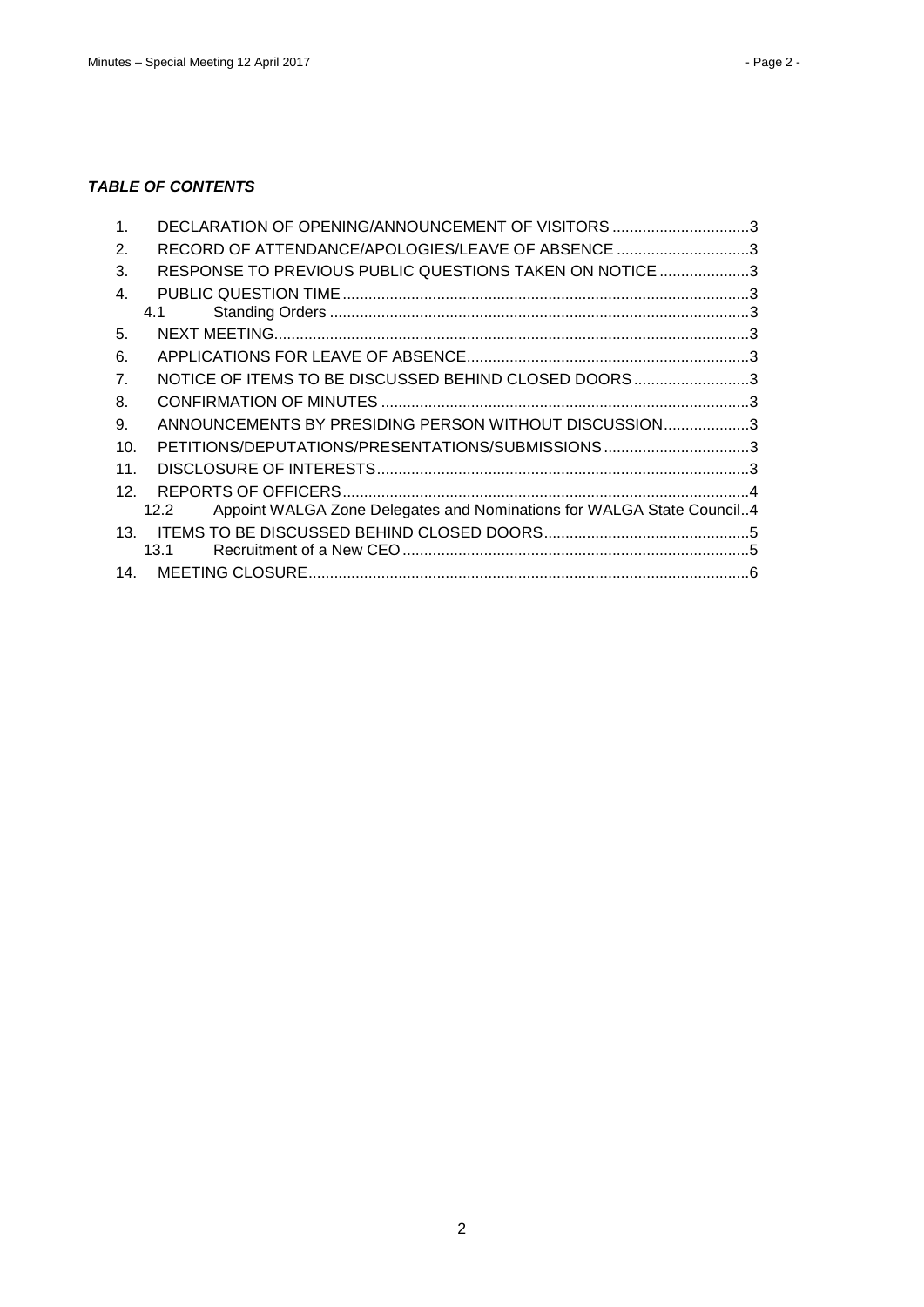## <span id="page-2-0"></span>**1. DECLARATION OF OPENING/ANNOUNCEMENT OF VISITORS**

The meeting opened at 2:00 pm and the President thanked the Councillors for making time to attend the meeting.

# <span id="page-2-1"></span>**2. RECORD OF ATTENDANCE/APOLOGIES/LEAVE OF ABSENCE**

President Rossco Foulkes-Taylor Cr Miles Williams Cr Andrew Whitmarsh Cr Emma Foulkes-Taylor

Chief Executive Officer – Dianne Daniels

# <span id="page-2-2"></span>**3. RESPONSE TO PREVIOUS PUBLIC QUESTIONS TAKEN ON NOTICE** Nil.

## <span id="page-2-3"></span>**4. PUBLIC QUESTION TIME**

# <span id="page-2-4"></span>**4.1 Standing Orders**

*Council Decision:*

**Moved: Councillor Williams Seconded: Councillor Whitmarsh**

**That the following Local Law-Standing Orders 2001 be stood down:**

8.2 Limitation on the number of speeches

8.3 Duration of speeches

**Carried: For: 4 Against: 0**

# <span id="page-2-5"></span>**5. NEXT MEETING**

The next ordinary meeting is scheduled for Thursday 27 April 2017.

## <span id="page-2-6"></span>**6. APPLICATIONS FOR LEAVE OF ABSENCE**

Nil

## <span id="page-2-7"></span>**7. NOTICE OF ITEMS TO BE DISCUSSED BEHIND CLOSED DOORS**

One item relating to employee personal matters, the employment of a CEO and the proposed contractual conditions of employment of a new CEO, pursuant to LGA 5.23 (a) and (c)

## <span id="page-2-8"></span>**8. CONFIRMATION OF MINUTES**

Not Applicable

## <span id="page-2-9"></span>**9. ANNOUNCEMENTS BY PRESIDING PERSON WITHOUT DISCUSSION**

President Foulkes-Taylor reiterated his thanks to the Councillors for their time commitment.

# <span id="page-2-10"></span>**10. PETITIONS/DEPUTATIONS/PRESENTATIONS/SUBMISSIONS**

Not Applicable.

# <span id="page-2-11"></span>**11. DISCLOSURE OF INTERESTS**

Nil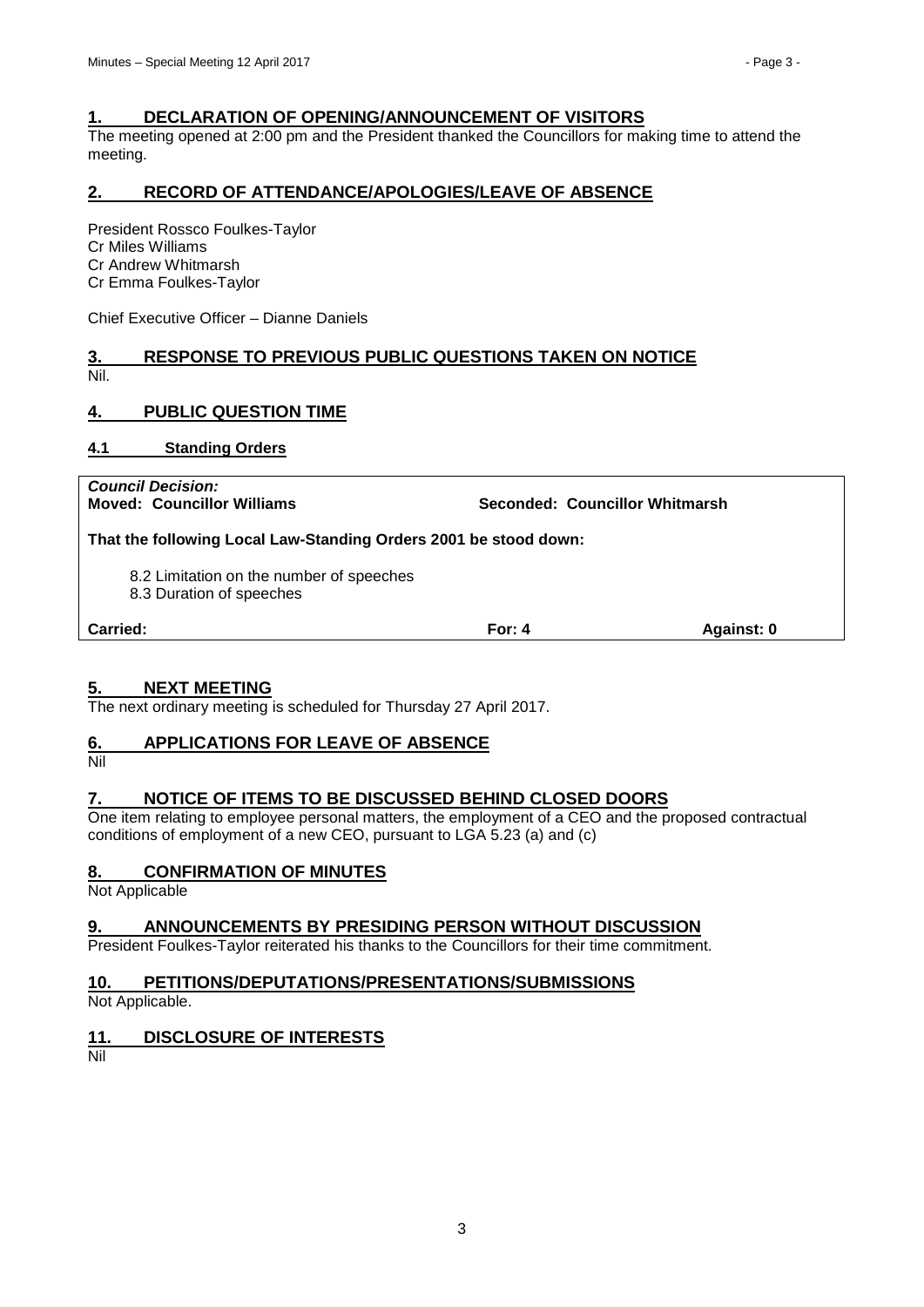# <span id="page-3-0"></span>**12. REPORTS OF OFFICERS**

# <span id="page-3-1"></span>**12.1 Appoint WALGA Zone Delegates and Nominations for WALGA State Council**

| File:              | 4.6                                                                                |
|--------------------|------------------------------------------------------------------------------------|
| Author:            | Dianne Daniels - Chief Executive Officer                                           |
| Interest Declared: | No interest to disclose                                                            |
| Date:              | 11 <sup>th</sup> April 2017                                                        |
| Attachments:       | Correspondence from Murray Brown regarding the extra-ordinary election to fill two |
|                    | Vacancies on WALGA State Council.                                                  |

# **Matter for Consideration:**

Council to appoint the Delegates for the Murchison Country Zone of WALGA to replace Mark Halleen and Simon Broad and to consider nominating a Delegate and/or Deputy Delegate to WALGA State Council.

# **Background:**

Up until his resignation from Council in December 2016, Simon Broad was one of the Shire of Murchison's Delegates to the Murchison Country Zone of WALGA along with Mark Halleen, who resigned in April 2017. Simon Broad was the Murchison Country Zone of WALGA's Delegate to State Council and Mark Halleen was the Deputy Delegate.

# **Comment:**

As both the Shire of Murchison's Delegates to the Murchison Country Zone of WALGA have left Council, Council needs to appoint:

1. Two Delegates to the Murchison Country Zone of WALGA;

and once the two delegates have been decided,

**2.** Consider nominating one of the Delegates to participate in the upcoming Murchison Country Zone of WALGA extra-ordinary election to fill the position of Delegate to WALGA State Council vacated by the resignation of Simon Broad and/or one of the Delegates to participate in the upcoming Murchison Country Zone of WALGA extra-ordinary election to fill the position of Deputy Delegate to the WALGA State Council vacated by the resignation of Mark Halleen.

The four positions will expire in October 2017.

## **Statutory Environment:**

Local Government Act 1995 Division 5; 9.58

# **Strategic Implications:**

Nil

**Policy Implications:** Nil

**Financial Implications:** Nil

# **Recommendation:**

That Council:

- 1. Appoints Cr xxxxx and Cr xxxxx as Delegates to the WALGA Murchison Country Zone; and
- 2. Nominates Cr xxxxx to participate in the upcoming Murchison Country Zone of WALGA extraordinary election to fill the position of Delegate to WALGA State Council; and/or
- 3. Nominates Cr xxxxx to participate in the upcoming Murchison Country Zone of WALGA extraordinary election to fill the position of Deputy Delegate to WALGA State Council.

*Cr Whitmarsh nominated President Foulkes-Taylor as Delegate to WALGA Murchison Country Zone of WALGA and President Foulkes-Taylor nominated Cr Williams to be the second Delegate. Both nominees accepted.*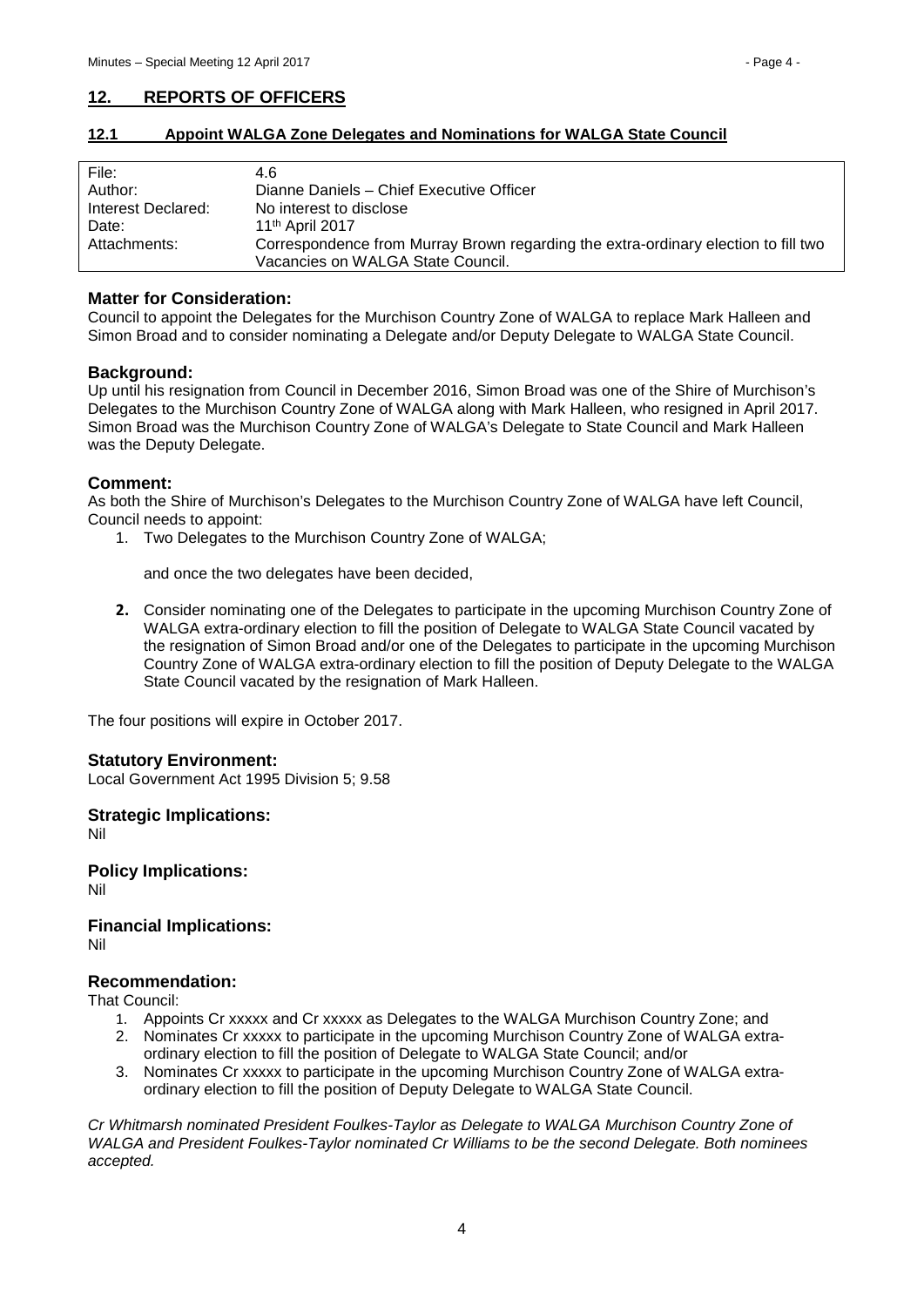*There were no nominees to participate in the upcoming election to fill the position of Delegate to WALGA State Council.*

*Cr E Foulkes-Taylor nominated President R Foulkes-Taylor to participate in the upcoming extra-ordinary election to fill the position of Deputy Delegate to WALGA State Council.*

#### **Voting Requirements:**

Simple majority

# *Council Decision:*

**Seconded: Councillor A Whitmarsh** 

That Council

- 1. Appoints President R Foulkes-Taylor and Cr Miles Williams as Delegates to the WALGA Murchison Country Zone; and
- 2. Nominates President R Foulkes-Taylor to participate in the upcoming Murchison Country Zone of WALGA extra-ordinary election to fill the position of Deputy Delegate to WALGA State Council.

**Carried: For: 4 Against: 0**

# <span id="page-4-0"></span>**13. ITEMS TO BE DISCUSSED BEHIND CLOSED DOORS**

#### **Motion to close the meeting to the public**

#### **Recommendation:**

That the meeting move behind closed doors to discuss confidential matters relating to employee personal matters, the employment of a CEO and the proposed contractual conditions of employment of a new CEO, pursuant to LGA 5.23 (a) and (c).

## **Voting Requirements:**

Simple Majority

# *Council Decision:*

**Moved: Councillor Williams Seconded: Councillor Whitmarsh**

That the meeting move behind closed doors to discuss confidential matters relating to employee personal matters, the employment of a CEO and the proposed contractual conditions of employment of a new CEO pursuant to LGA 5.23 (a) and (c).

**Carried: For: 4 Against: 0**

## <span id="page-4-1"></span>**13.1 Recruitment of a New CEO**

Refer separate confidential report and attachments.

#### **COUNCIL DECISION Moved: Councillor E Foulkes-Taylor Seconded Councillor Williams**

That Council receives this report and attachments and:

- 1. accepts the resignation of Mrs Dianne Daniels as CEO, and agrees that her finish date is Friday 23 June 2017; and
- 2. initiates the recruitment process to appoint a Chief Executive Officer in accordance with the requirements of Part 5, Division 4 of the local Government Act 1995 and local Government (Administration) Regulations 1996; and
- 3. appoints Fitz Gerald Strategies as the Council's Recruitment Consultant and accepts its submission dated 30 March 2017; and
- 4. authorises the newly appointed recruitment consultant to liaise directly with Council to carry out the following confidential processes:
	- (1) Revise the Application Package and Position Description
	- (2) Draft a sample Contract of Employment
	- (3) Draft an Advertisement and set-out the Advertising Program